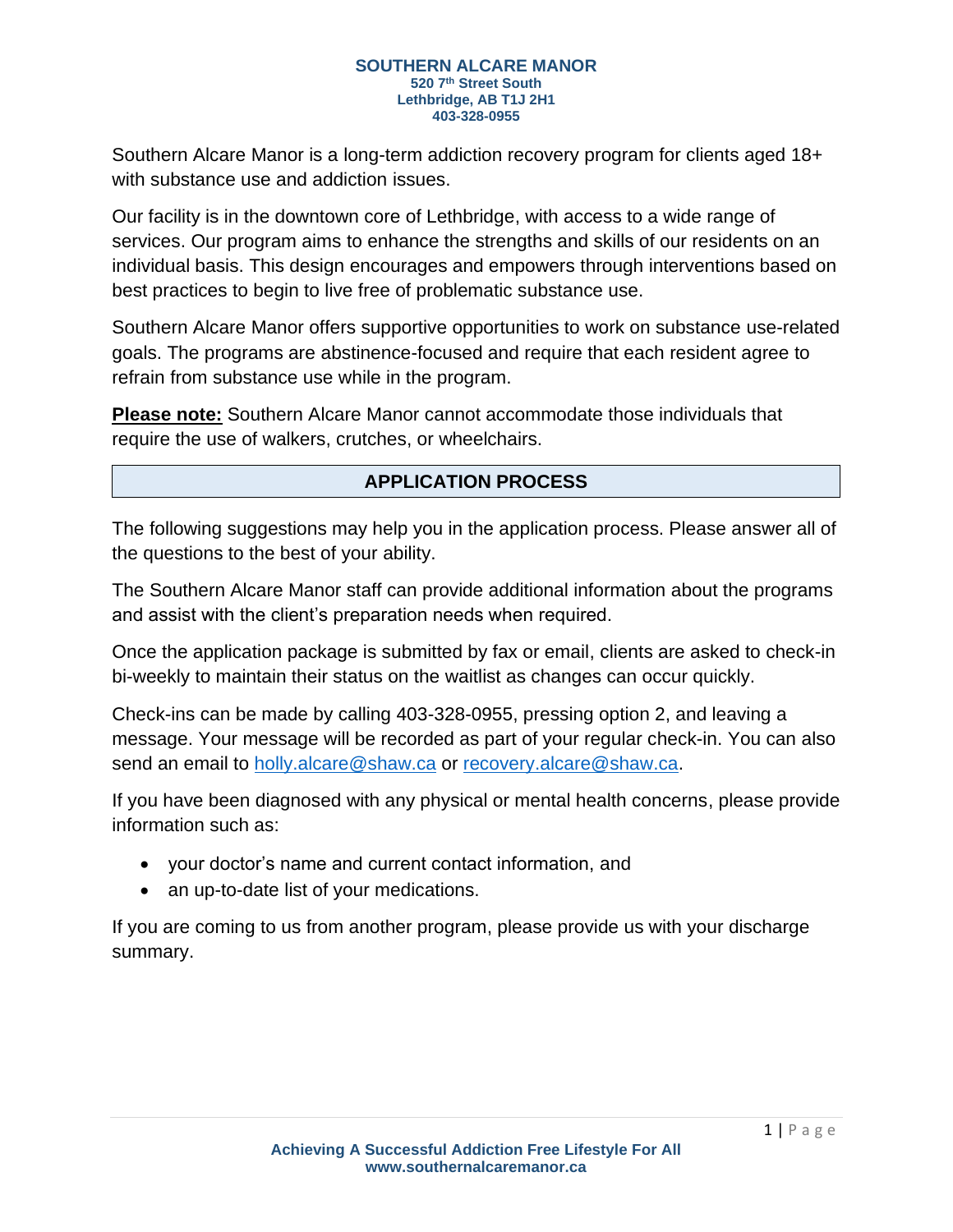# **Please ensure that the following documents are reviewed and signed before submitting them; this will help speed up the process from our end.**

- Consent to Release / Obtain Confidential Information
- Applicant Informed Consent for Services
- Participant Agreement
- Early Exit Transition Plan

## **INFORMATION FOR REFERRING AGENCIES**

# **Please have the client fill out as much of this application as possible . This helps staff with assessing individual needs.**

As a referring service provider, you play an essential role in helping your client succeed as follows:

- supporting client preparation, admission, engagement, retention, and therapeutic alliance,
- maintain community support with a client and their care team,
- help the client maintain a connection to the community, and
- support transition planning and timely return to the community.

If you cannot stay involved with the client you are referring please help your client get connected to a resource that **can** provide this support. If this is **not possible**, please alert our recovery team on help connect the client to resources in the community.

## **TRANSITION PLANNING**

Transition planning starts as early as possible in the resident's stay at Southern Alcare Manor.

The resident and staff will work together as early as possible to develop a transition plan.

If a resident has been made aware of an issue that may result in early discharge from the program, staff will strive to facilitate a safe transition.

An Early Exit Transition Plan is vital to maintaining a resident's safety, **especially when** a resident is discharged from the program early with little notice or if the resident decides to leave the facility early.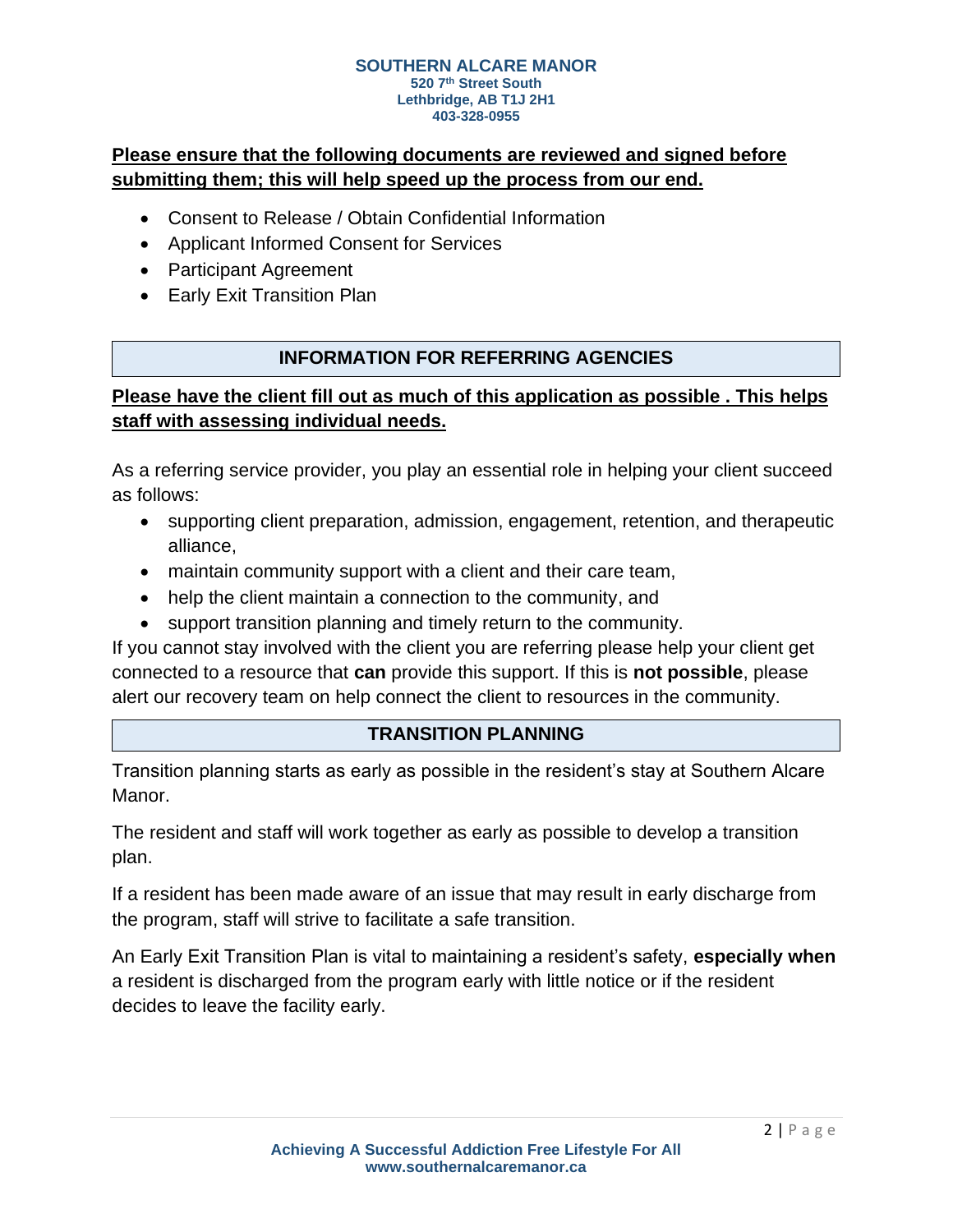**520 7th Street South**

**Lethbridge, AB T1J 2H1**

| <b>REFERRING AGENCY INFORMATION</b>                                                             |      |                              |                             |                            |                                                                                               |
|-------------------------------------------------------------------------------------------------|------|------------------------------|-----------------------------|----------------------------|-----------------------------------------------------------------------------------------------|
| Date of Referral:                                                                               |      |                              | Office Use Only             |                            |                                                                                               |
| Who is making the referral?                                                                     |      |                              |                             |                            |                                                                                               |
| Name:                                                                                           |      |                              |                             |                            |                                                                                               |
| Agency:                                                                                         |      |                              |                             |                            |                                                                                               |
| Role:                                                                                           |      |                              |                             |                            |                                                                                               |
| Phone:                                                                                          |      | Email:                       |                             |                            | Fax:                                                                                          |
| How many sessions have you had with the client?                                                 |      |                              |                             |                            |                                                                                               |
| Yes or No                                                                                       |      |                              |                             |                            | Will you continue supporting your client during and after treatment at Southern Alcare Manor? |
|                                                                                                 |      | <b>APPLICANT INFORMATION</b> |                             |                            |                                                                                               |
| Legal Name:                                                                                     |      |                              |                             | Preferred Name(s):         |                                                                                               |
| Birthdate:                                                                                      | Age: |                              |                             | <b>Marital Status:</b>     |                                                                                               |
| <b>Health Care Number:</b>                                                                      |      |                              |                             | <b>Preferred Pronouns:</b> |                                                                                               |
| <b>Street Address:</b>                                                                          |      |                              |                             |                            |                                                                                               |
| City:                                                                                           |      | Province:                    |                             |                            | Postal Code:                                                                                  |
| Your Telephone Number                                                                           |      |                              | Your Contact's Phone Number |                            | Would it be okay to leave a message at<br>this number for you? Yes or No                      |
| Email:                                                                                          |      |                              |                             |                            |                                                                                               |
| <b>Emergency Contact Information:</b>                                                           |      |                              |                             |                            |                                                                                               |
| Name:                                                                                           |      | Relationship:                |                             |                            | Phone:                                                                                        |
| Can we contact this person if you are discharged early from Southern Alcare Manor?<br>Yes or No |      |                              |                             |                            |                                                                                               |
| If not, is there another individual we can contact in this situation?<br>Yes or No              |      |                              |                             |                            |                                                                                               |
| If yes, please provide the name:<br>Phone:                                                      |      |                              |                             |                            |                                                                                               |
| Do you have any children under 19 years of age?<br>Yes or No                                    |      |                              |                             |                            |                                                                                               |
| If yes, are they currently living with you?<br>Yes or No                                        |      |                              |                             |                            |                                                                                               |
| Is Child Welfare involved:<br>Yes or No                                                         |      |                              |                             |                            |                                                                                               |
| Please provide additional information if necessary:                                             |      |                              |                             |                            |                                                                                               |
|                                                                                                 |      |                              |                             |                            |                                                                                               |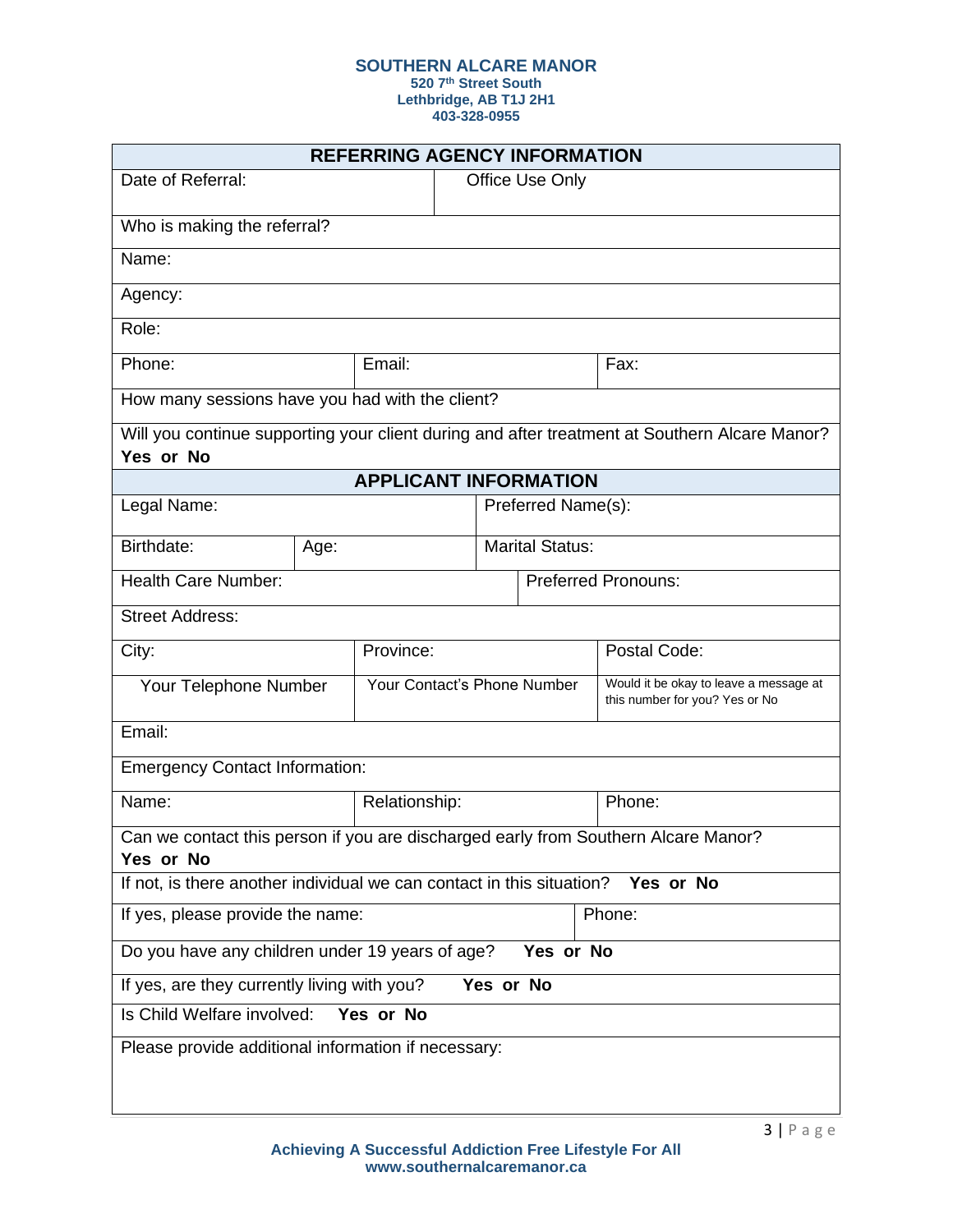**520 7th Street South Lethbridge, AB T1J 2H1**

|                                                                                                                                                      | <b>CULTURAL INFORMATION</b>                 |  |
|------------------------------------------------------------------------------------------------------------------------------------------------------|---------------------------------------------|--|
| <b>Applicant Name:</b>                                                                                                                               | <b>Referral Date:</b>                       |  |
| We invite you to let us know if there are any traditional practices or ceremonies that will<br>support your wellness while at Southern Alcare Manor: |                                             |  |
| Is there anything you would like us to know about you or your culture that we have not<br>included here?                                             |                                             |  |
| Do you identify yourself as an Aboriginal person, First Nations, Metis, or Inuit? Yes or No                                                          |                                             |  |
| If you identify as an Aboriginal person, are you: First Nations                                                                                      | <b>Metis</b><br>Inuit.                      |  |
| <b>Status: Yes or No</b>                                                                                                                             | Band:                                       |  |
|                                                                                                                                                      | APPLICANT'S STRENGTHS, INTERESTS, AND HOPES |  |
| Tell us about your strengths and positive qualities:                                                                                                 |                                             |  |
| Please write a short paragraph describing your treatment plan.                                                                                       |                                             |  |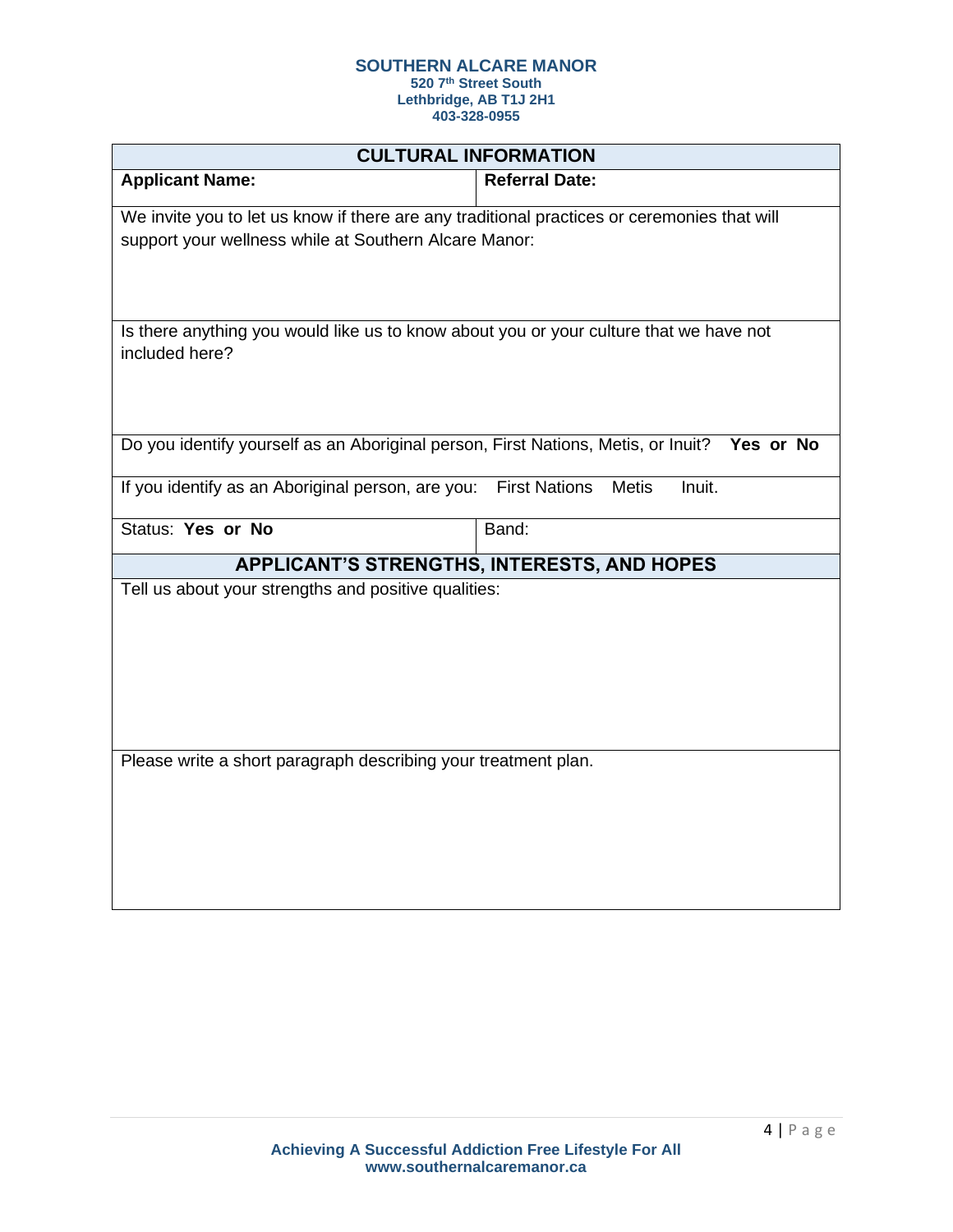**520 7th Street South**

**Lethbridge, AB T1J 2H1**

| <b>TREATMENT HISTORY CONTINUED</b>                                                                                                                             |                       |                                      |                        |                        |                        |                                |
|----------------------------------------------------------------------------------------------------------------------------------------------------------------|-----------------------|--------------------------------------|------------------------|------------------------|------------------------|--------------------------------|
| <b>Applicant Name:</b>                                                                                                                                         | <b>Referral Date:</b> |                                      |                        |                        |                        |                                |
| Have you completed a withdrawal management program such as Detox? Yes or No                                                                                    |                       |                                      |                        |                        |                        |                                |
| If yes, please list the most recent dates, where, and for what substances:<br>Do you have a history of seizures or DT? Yes or No______________________________ |                       |                                      |                        |                        |                        |                                |
| What is your clean date?<br><u> What is your clean date?</u>                                                                                                   |                       |                                      |                        |                        |                        |                                |
| Have you ever participated in substance use services and supports?                                                                                             |                       |                                      |                        |                        |                        |                                |
| (Including counselor, outpatient clinic, AA, NA, etc.)? Yes or No                                                                                              |                       |                                      |                        |                        |                        |                                |
| If yes, please list the most recent dates, where, and for what substances:                                                                                     |                       |                                      |                        |                        |                        |                                |
| What has been helpful in your past recovery or support experiences?                                                                                            |                       |                                      |                        |                        |                        |                                |
|                                                                                                                                                                |                       |                                      |                        |                        |                        |                                |
| What has not been helpful in your past treatment or support experiences?                                                                                       |                       |                                      |                        |                        |                        |                                |
|                                                                                                                                                                |                       |                                      |                        |                        |                        |                                |
|                                                                                                                                                                |                       |                                      |                        |                        |                        |                                |
|                                                                                                                                                                |                       | <b>GENDER AND SEXUAL ORIENTATION</b> |                        |                        |                        |                                |
| Male                                                                                                                                                           |                       | Female                               |                        |                        |                        | <b>Gender Creative / Fluid</b> |
| Transgender: MTF FTM                                                                                                                                           |                       | Other:                               |                        |                        | I prefer not to answer |                                |
| What pronoun would you like us to use? He                                                                                                                      |                       |                                      | <b>She</b>             | <b>They</b>            | Other:                 |                                |
| Sexual orientation is diverse, we invite you to let us know your sexual orientation:                                                                           |                       |                                      |                        |                        |                        |                                |
| Heterosexual                                                                                                                                                   | Lesbian               | Gay                                  |                        |                        | <b>Bisexual</b>        |                                |
| Queer                                                                                                                                                          |                       | <b>Two-Spirit</b><br>Questioning     |                        |                        | Pansexual              |                                |
| Asexual                                                                                                                                                        | Other:                |                                      | I prefer not to answer |                        |                        |                                |
| Is your reason for getting help (substance use, mental health concerns) related to your sexual<br>orientation or gender identity issues?                       |                       |                                      |                        |                        |                        |                                |
| Not at all                                                                                                                                                     |                       | A little                             | Somewhat               |                        |                        |                                |
| A lot                                                                                                                                                          | Unsure                |                                      |                        | I prefer not to answer |                        |                                |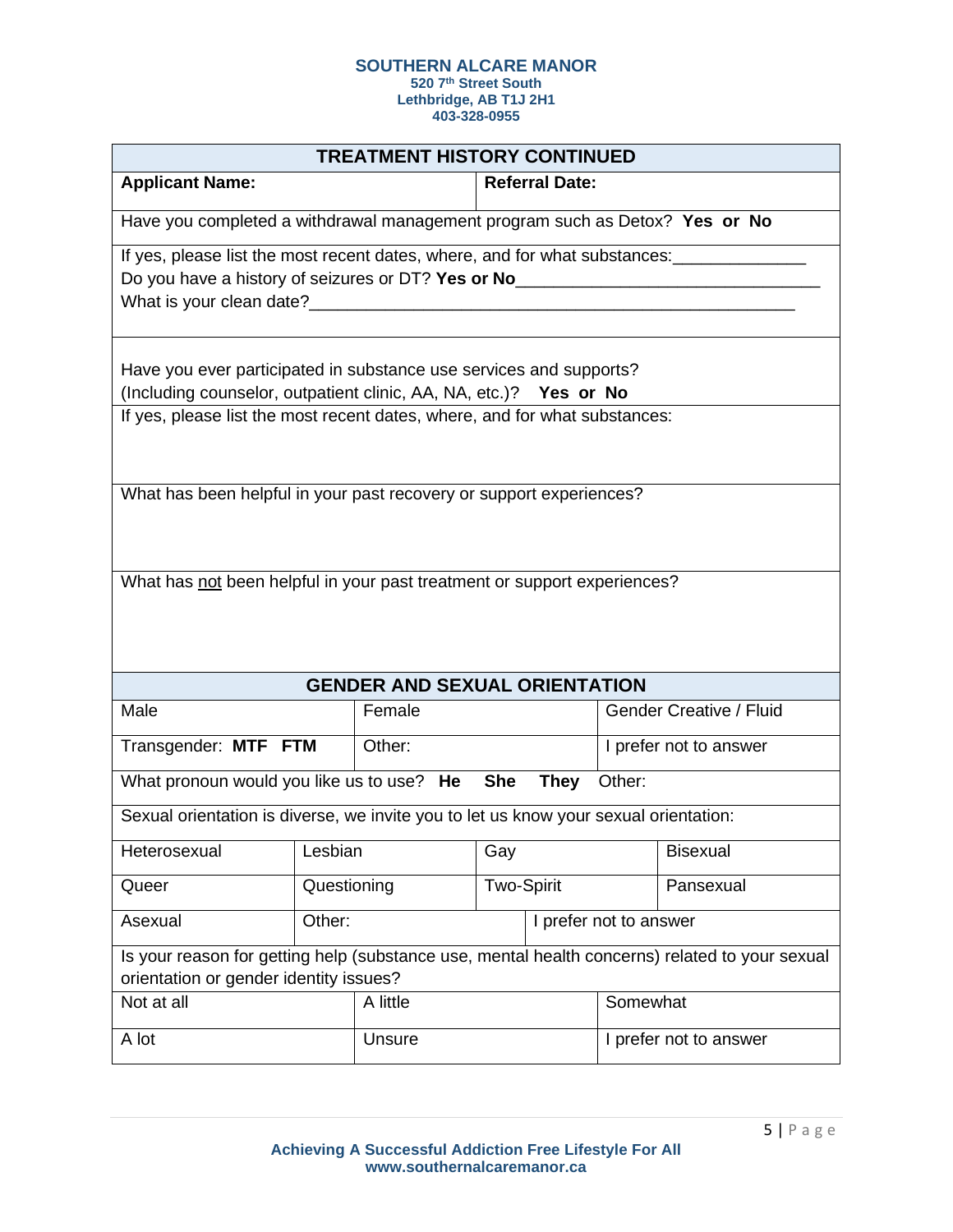### **SOUTHERN ALCARE MANOR 520 7th Street South**

**Lethbridge, AB T1J 2H1**

| <b>SUBSTANCE USE</b>                |                                                            |                                               |                                           |                                |                            |
|-------------------------------------|------------------------------------------------------------|-----------------------------------------------|-------------------------------------------|--------------------------------|----------------------------|
|                                     | <b>Applicants Name:</b>                                    |                                               | <b>Referral Date:</b>                     |                                |                            |
| Primary<br>Problem                  | <b>Substance</b>                                           | <b>What Was Your</b><br><b>Method of Use?</b> | <b>Amount Used</b><br>in a Typical<br>Day | How old<br>were<br>you<br>when | Date of<br><b>Last Use</b> |
|                                     | Alcohol                                                    |                                               |                                           |                                |                            |
|                                     | Non-Beverage Alcohol                                       |                                               |                                           |                                |                            |
|                                     | <b>Bath Salts</b>                                          |                                               |                                           |                                |                            |
|                                     | Cannabis                                                   |                                               |                                           |                                |                            |
|                                     | <b>Crack Cocaine</b>                                       |                                               |                                           |                                |                            |
|                                     | Cocaine                                                    |                                               |                                           |                                |                            |
|                                     | Heroin                                                     |                                               |                                           |                                |                            |
|                                     | Carfentanyl                                                |                                               |                                           |                                |                            |
|                                     | Fentanyl                                                   |                                               |                                           |                                |                            |
|                                     | Oxycontin                                                  |                                               |                                           |                                |                            |
|                                     | Morphine/Hydromorphone                                     |                                               |                                           |                                |                            |
|                                     | Demerol                                                    |                                               |                                           |                                |                            |
|                                     | Benzothiazine                                              |                                               |                                           |                                |                            |
|                                     | Hydrocodone                                                |                                               |                                           |                                |                            |
|                                     | <b>Crystal Meth</b>                                        |                                               |                                           |                                |                            |
|                                     | Amphetamines                                               |                                               |                                           |                                |                            |
|                                     | GHB                                                        |                                               |                                           |                                |                            |
|                                     | Ecstasy / MDMA                                             |                                               |                                           |                                |                            |
|                                     | Ketamine                                                   |                                               |                                           |                                |                            |
|                                     | Inhalants                                                  |                                               |                                           |                                |                            |
|                                     | Over the Counter                                           |                                               |                                           |                                |                            |
|                                     | <b>Prescription Drugs</b>                                  |                                               |                                           |                                |                            |
|                                     | Have you ever overdosed?<br>Yes                            | <b>No</b><br>or                               |                                           |                                |                            |
| When was your most recent overdose? |                                                            |                                               |                                           |                                |                            |
|                                     | If yes, how many times have you experienced an overdose? _ |                                               |                                           |                                |                            |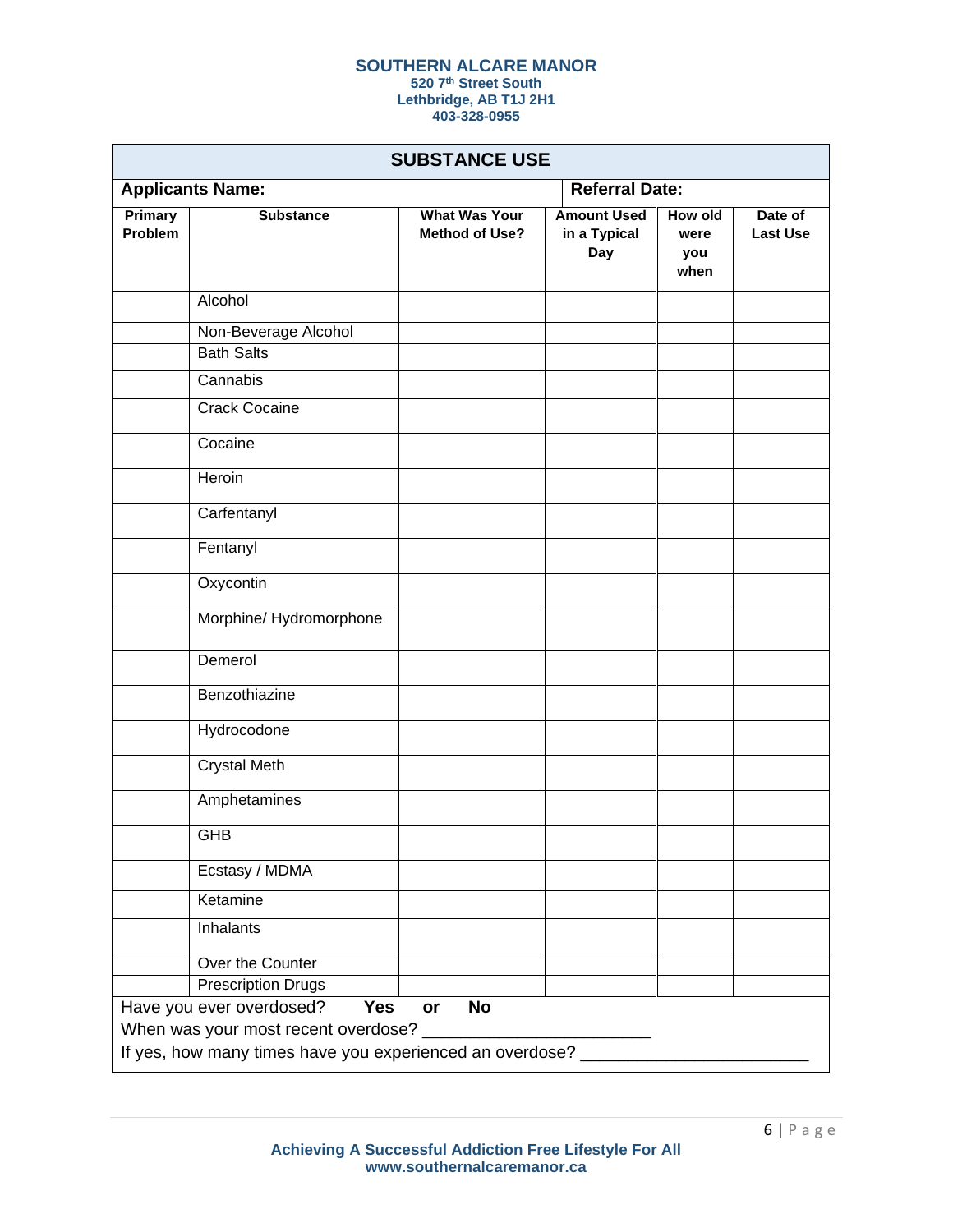**520 7th Street South**

**Lethbridge, AB T1J 2H1**

| <b>DIETARY REQUIREMENTS</b>                                              |                              |  |  |
|--------------------------------------------------------------------------|------------------------------|--|--|
| <b>Applicant Name:</b>                                                   | <b>Referral Date:</b>        |  |  |
| Do you have any special dietary needs? Yes or No                         |                              |  |  |
| If yes, please describe:                                                 |                              |  |  |
|                                                                          |                              |  |  |
| Do you have any food allergies? Yes or No                                |                              |  |  |
| If yes, please list:                                                     |                              |  |  |
|                                                                          |                              |  |  |
| Do you have any dietary sensitivities? Yes or No                         |                              |  |  |
| If yes, please explain:                                                  |                              |  |  |
|                                                                          |                              |  |  |
| Do you have any history of disordered eating? Yes or No                  |                              |  |  |
| If yes, please explain:                                                  |                              |  |  |
|                                                                          |                              |  |  |
| Have you ever had a problem with any of the following?                   |                              |  |  |
| Binging Yes or No<br>Purging Yes or No                                   | Abuse of Laxatives Yes or No |  |  |
| Have you ever had a problem with excessive exercise?                     |                              |  |  |
| If yes, please explain:                                                  |                              |  |  |
|                                                                          |                              |  |  |
| Have you ever participated in treatment for disordered eating? Yes or No |                              |  |  |
| If yes, please explain:                                                  |                              |  |  |
|                                                                          |                              |  |  |
|                                                                          |                              |  |  |
|                                                                          | <b>MOBILITY CONCERNS</b>     |  |  |
| Do you have any mobility issues? Yes or No                               |                              |  |  |
| Do you have problems with managing stairs? Yes or No                     |                              |  |  |
| Do you have problems sitting for an hour? Yes or No                      |                              |  |  |
| Do you have back problems? Yes or No                                     |                              |  |  |
| Do you require frequent rest periods during the day? Yes or No           |                              |  |  |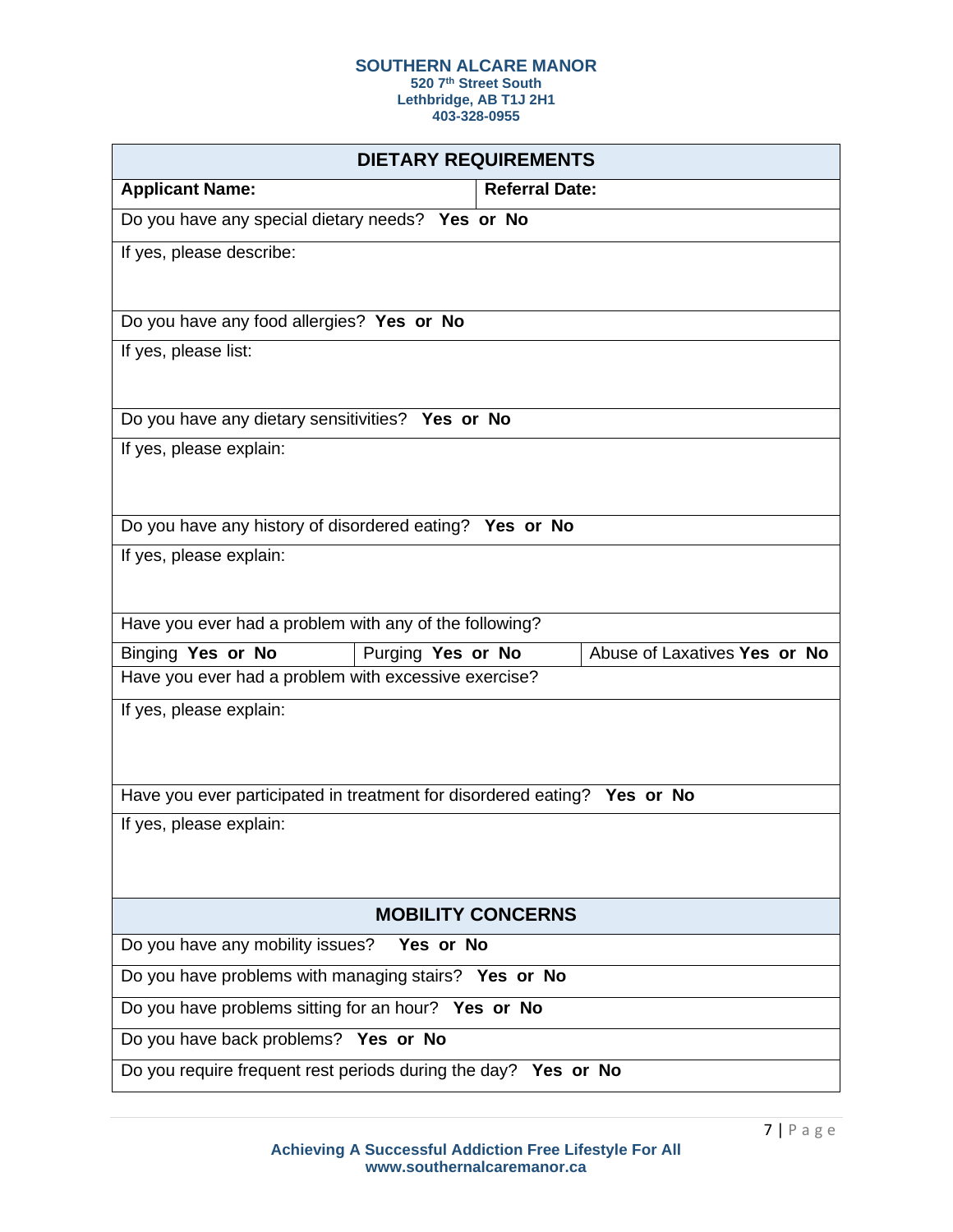**520 7th Street South Lethbridge, AB T1J 2H1**

| <b>MENTAL HEALTH</b>                                                                                                                          |                                                                                              |                            |                       |                |              |
|-----------------------------------------------------------------------------------------------------------------------------------------------|----------------------------------------------------------------------------------------------|----------------------------|-----------------------|----------------|--------------|
| <b>Applicant Name:</b>                                                                                                                        |                                                                                              |                            | <b>Referral Date:</b> |                |              |
|                                                                                                                                               | Have you ever experienced any periods of psychosis or hallucinations? Yes or No              |                            |                       |                |              |
| If yes, explain?                                                                                                                              |                                                                                              |                            |                       |                |              |
|                                                                                                                                               | When this happen and was it drug-related?                                                    |                            |                       |                |              |
|                                                                                                                                               | When was the last time you had significant problems with?                                    |                            |                       |                |              |
|                                                                                                                                               | When was the last time you had a sign                                                        |                            |                       |                |              |
|                                                                                                                                               | 1. Feeling very trapped, lonely, sad, blue, depressed, or hopeless about the future?         |                            |                       |                |              |
| Past Month                                                                                                                                    | $2 - 3$ mon ago                                                                              | $4 - 12$ mon ago           |                       | $1 +$ year ago | Never        |
|                                                                                                                                               | 2. Sleep trouble, such as bad dreams, sleeping restlessly, or falling asleep during the day? |                            |                       |                |              |
| Past Month                                                                                                                                    | $2 - 3$ mon ago                                                                              | $4 - 12$ mon ago           |                       | 1+ year ago    | Never        |
|                                                                                                                                               | 3. Feeling very anxious, nervous, tense, scared, panicked, or like something terrible was    |                            |                       |                |              |
| going to happen?<br>Past Month                                                                                                                |                                                                                              | $4 - 12$ mon ago           |                       |                | <b>Never</b> |
|                                                                                                                                               | $2 - 3$ mon ago                                                                              |                            |                       | 1+ year ago    |              |
|                                                                                                                                               | 4. Becoming very distressed and upset when something reminds you of the past?                |                            |                       |                |              |
| Past Month                                                                                                                                    | $2 - 3$ mon ago                                                                              | $4 - 12$ mon ago           |                       | 1+ year ago    | Never        |
| or control your thoughts?                                                                                                                     | 5. Seeing or hearing things that no one else could see, hear, or feel that someone else read |                            |                       |                |              |
| Past Month                                                                                                                                    | $2 - 3$ mon ago                                                                              | $4 - 12$ mon ago           |                       | 1+ year ago    | Never        |
|                                                                                                                                               |                                                                                              | <b>CURRENT MEDICATIONS</b> |                       |                |              |
| Please provide a list of medications that have been prescribed to you. You may be able to<br>obtain this list from your Doctor or Pharmacist. |                                                                                              |                            |                       |                |              |
| Do you have any concerns about your current medications? Yes or No                                                                            |                                                                                              |                            |                       |                |              |
| Please explain your circumstances.                                                                                                            |                                                                                              |                            |                       |                |              |
| Do you have any drug allergies? Yes or No                                                                                                     |                                                                                              |                            |                       |                |              |
| Are you on current Opiate Maintenance Therapy? Yes or No                                                                                      |                                                                                              |                            |                       |                |              |
| What type of therapy is on?                                                                                                                   |                                                                                              |                            |                       |                |              |
| Who prescribes your medication?                                                                                                               |                                                                                              |                            |                       |                |              |
| <b>Start Date:</b>                                                                                                                            |                                                                                              |                            | <b>Current Dose:</b>  |                |              |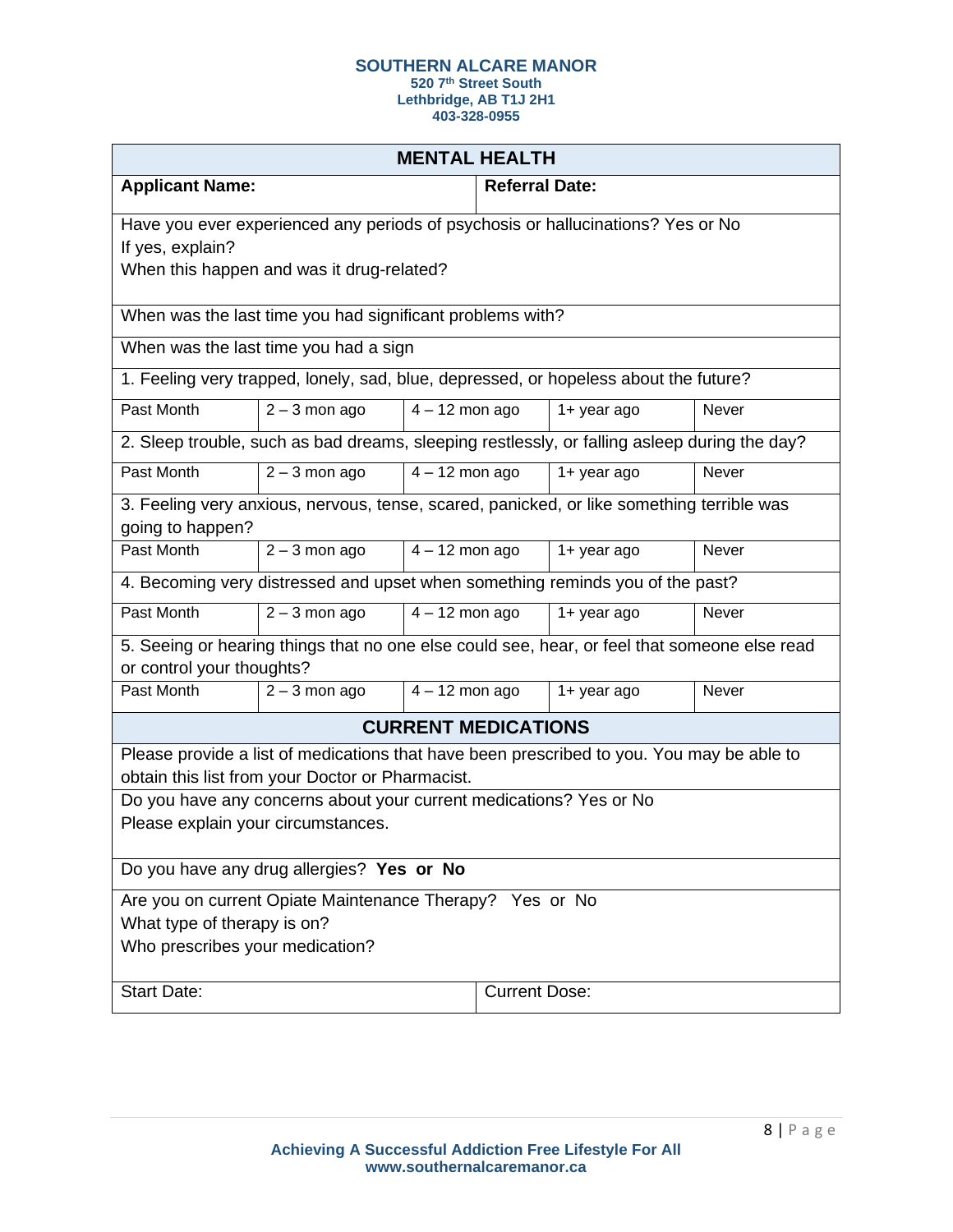**520 7th Street South**

**Lethbridge, AB T1J 2H1**

|                                                                                                                                              | PSYCHOLOGICAL AND SOCIAL                                                                  |
|----------------------------------------------------------------------------------------------------------------------------------------------|-------------------------------------------------------------------------------------------|
| <b>Applicant Name:</b>                                                                                                                       | <b>Referral Date:</b>                                                                     |
| Are you currently in an abusive environment? Yes or No                                                                                       |                                                                                           |
| Are you fleeing an abusive relationship? Yes or No                                                                                           |                                                                                           |
| If yes, please explain:                                                                                                                      |                                                                                           |
|                                                                                                                                              |                                                                                           |
|                                                                                                                                              |                                                                                           |
| Have you ever experienced or witnessed violence in the past? Yes or No<br>(Such as abuse, neglect, sexual assault, or forcible confinement?) |                                                                                           |
| Have you been treated for PTSD or Trauma?                                                                                                    |                                                                                           |
| If yes, please briefly describe the areas of concern to any of the above questions.                                                          |                                                                                           |
|                                                                                                                                              |                                                                                           |
|                                                                                                                                              |                                                                                           |
|                                                                                                                                              | Do you have concerns for your safety related to your care while in the program? Yes or No |
| If yes, please explain?                                                                                                                      |                                                                                           |
|                                                                                                                                              |                                                                                           |
|                                                                                                                                              |                                                                                           |
| Do you have any concerns about being in a group setting/environment? Yes or No                                                               |                                                                                           |
| If yes, please explain:                                                                                                                      |                                                                                           |
|                                                                                                                                              |                                                                                           |
|                                                                                                                                              |                                                                                           |
|                                                                                                                                              | Do you have any concerns regarding your safety after you leave this program? Yes or No    |
| If yes, please explain:                                                                                                                      |                                                                                           |
|                                                                                                                                              |                                                                                           |
|                                                                                                                                              |                                                                                           |
|                                                                                                                                              |                                                                                           |
|                                                                                                                                              |                                                                                           |
|                                                                                                                                              |                                                                                           |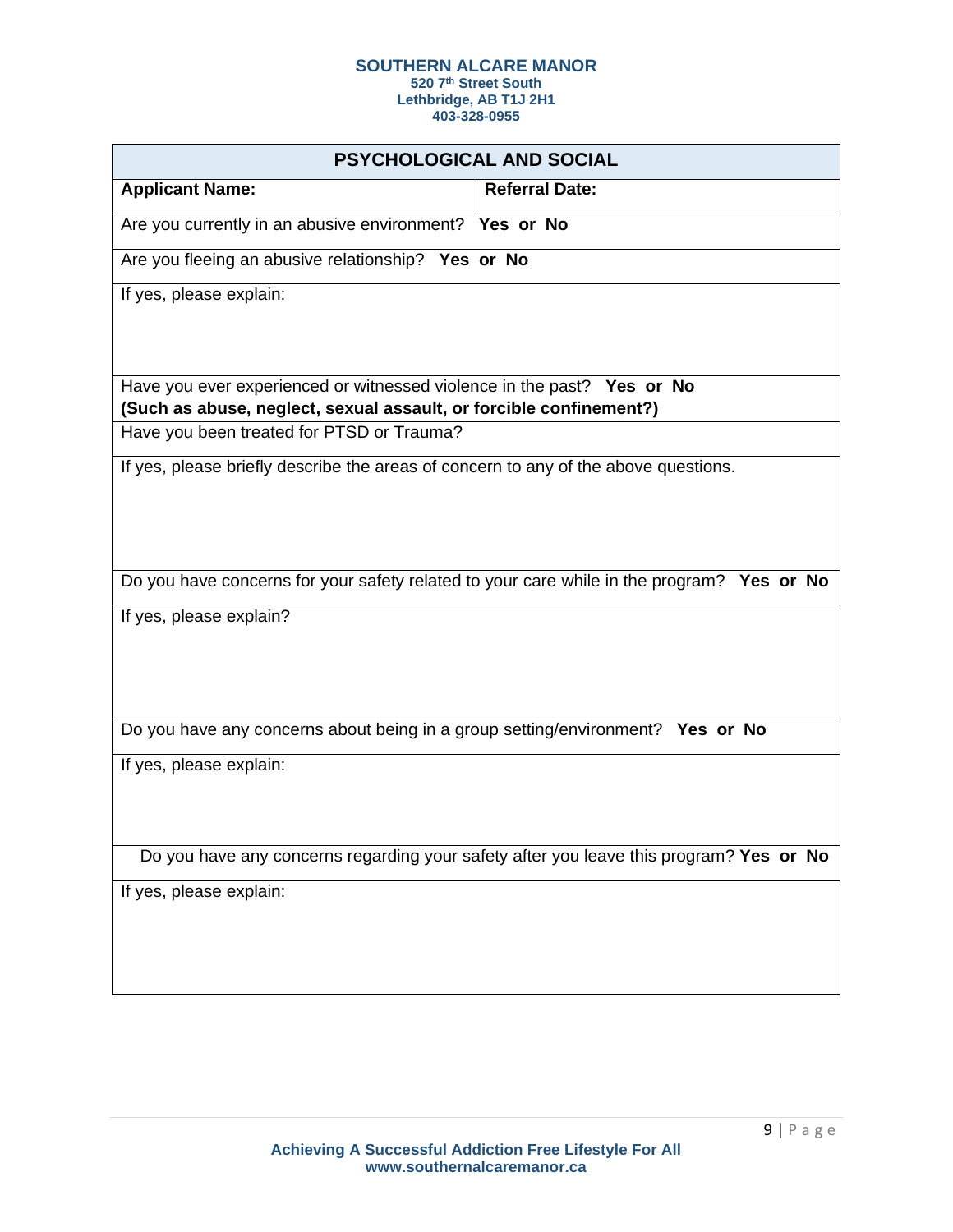**520 7th Street South Lethbridge, AB T1J 2H1**

| <b>LEGAL INFORMATION</b>                                                                                                   |                   |  |  |  |
|----------------------------------------------------------------------------------------------------------------------------|-------------------|--|--|--|
| <b>Applicant Name:</b><br><b>Referral Date:</b>                                                                            |                   |  |  |  |
| Are you on probation or parole? Yes or No                                                                                  |                   |  |  |  |
| Do you have a conditional sentence? Yes or No                                                                              |                   |  |  |  |
| If yes to either of the above, please provide the consent form's contact information for parole<br>or probation.           |                   |  |  |  |
| Do you have any current legal restrictions? Yes or No                                                                      |                   |  |  |  |
| <b>Please Note:</b><br>We ask that you provide all court conditions or sufficient related information before<br>admission. |                   |  |  |  |
| Have you ever been charged or convicted of the following?                                                                  |                   |  |  |  |
| Trafficking: Yes or No                                                                                                     | If yes, when?     |  |  |  |
| Theft: Yes or No                                                                                                           | If yes, when?     |  |  |  |
| Parole Violations: Yes or No                                                                                               | If yes, when?     |  |  |  |
| Drug Charges: Yes or No                                                                                                    | If yes, when?     |  |  |  |
| Weapons Offences: Yes or No                                                                                                | If yes, when?     |  |  |  |
| Sexual Assault: Yes or No                                                                                                  | If yes, when?     |  |  |  |
| Robbery: Yes or No                                                                                                         | If yes, when?     |  |  |  |
| Assault: Yes or No                                                                                                         | If yes, when?     |  |  |  |
| Arson: Yes or No                                                                                                           | If yes, when?     |  |  |  |
| Manslaughter / Murder: Yes or No                                                                                           | If yes, when?     |  |  |  |
| Family Violence: Yes or No                                                                                                 | If yes, when?     |  |  |  |
| Impaired: Yes or No                                                                                                        | If yes, when?     |  |  |  |
| Willful Damage: Yes or No                                                                                                  | If yes, when?     |  |  |  |
| Break and Enter: Yes or No                                                                                                 | If yes, when?     |  |  |  |
| Forcible Confinement / Kidnapping: Yes or No                                                                               | If yes, when?     |  |  |  |
| Intimate Partner Violence: Yes or No                                                                                       | If yes, when?     |  |  |  |
| Gang Affiliation: Yes or No                                                                                                | Active: Yes or No |  |  |  |
| If you are no longer active in gang affiliation, explain how you were able to separate:                                    |                   |  |  |  |
|                                                                                                                            |                   |  |  |  |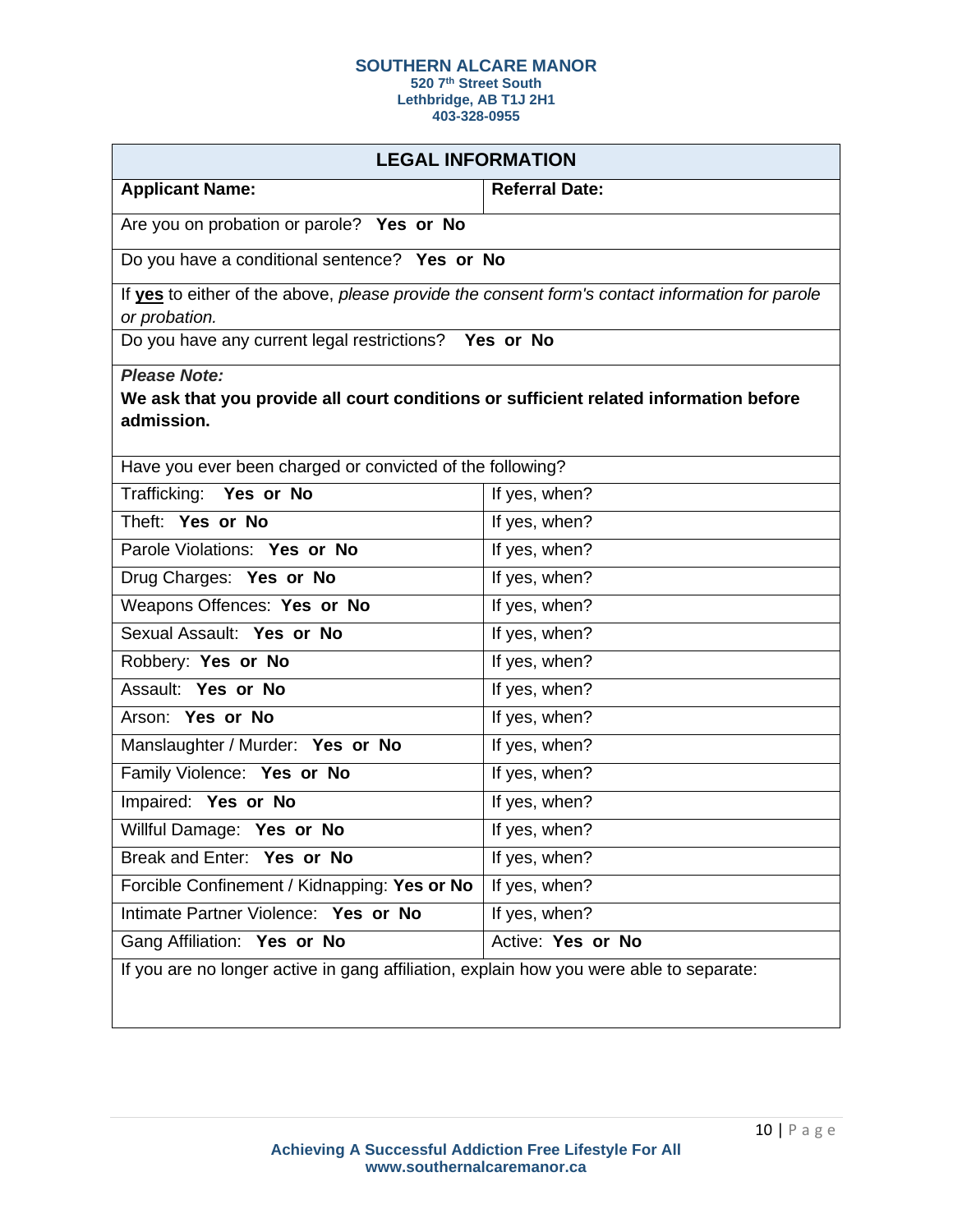|                                                                             | <b>CONSENT TO RELEASE / OBTAIN CONFIDENTIAL INFORMATION</b>                              |                       |                                                                                              |  |
|-----------------------------------------------------------------------------|------------------------------------------------------------------------------------------|-----------------------|----------------------------------------------------------------------------------------------|--|
| <b>Applicant Name:</b>                                                      |                                                                                          | <b>Referral Date:</b> |                                                                                              |  |
|                                                                             |                                                                                          |                       |                                                                                              |  |
|                                                                             | hereby consent and authorize my Recovery Coach __________________________(name)          |                       |                                                                                              |  |
|                                                                             |                                                                                          |                       |                                                                                              |  |
|                                                                             |                                                                                          |                       | to release any information pertaining to me to the agencies / persons indicated below, and I |  |
|                                                                             | also authorize the indicated sources to release information / documentation regarding my |                       |                                                                                              |  |
|                                                                             |                                                                                          |                       |                                                                                              |  |
| $\circ$                                                                     | Department of Children and Families Services                                             |                       |                                                                                              |  |
|                                                                             | <b>Contact Person and Phone Number:</b>                                                  |                       |                                                                                              |  |
| $\circ$                                                                     | Alberta Works (location):                                                                |                       |                                                                                              |  |
|                                                                             | <b>Contact Person and Phone Number:</b>                                                  |                       |                                                                                              |  |
| $\circ$                                                                     | Attorney Name and Phone Number:                                                          |                       |                                                                                              |  |
|                                                                             |                                                                                          |                       |                                                                                              |  |
| $\Omega$                                                                    | Alberta Addictions and Mental Health Services<br><b>Counselor Name and Phone Number:</b> |                       |                                                                                              |  |
|                                                                             |                                                                                          |                       |                                                                                              |  |
| $\circ$                                                                     | Psychiatrist / Psychologist<br>Name and Phone Number:                                    |                       |                                                                                              |  |
|                                                                             |                                                                                          |                       |                                                                                              |  |
| Physician or Pharmacist<br>$\Omega$<br>Contact Name(s) and Phone Number(s): |                                                                                          |                       |                                                                                              |  |
|                                                                             |                                                                                          |                       |                                                                                              |  |
|                                                                             | <b>Probation Officer</b><br>$\Omega$<br>Name and Phone Number:                           |                       |                                                                                              |  |
|                                                                             |                                                                                          |                       |                                                                                              |  |
|                                                                             | Parole Officer<br>$\Omega$<br>Name and Phone Number                                      |                       |                                                                                              |  |
|                                                                             |                                                                                          |                       |                                                                                              |  |
| Family Member(s)<br>$\circ$                                                 |                                                                                          |                       |                                                                                              |  |
|                                                                             | Name(s) and Phone Number(s):                                                             |                       |                                                                                              |  |
| Other<br>$\circ$                                                            |                                                                                          |                       |                                                                                              |  |
|                                                                             | Name and Phone Number:                                                                   |                       |                                                                                              |  |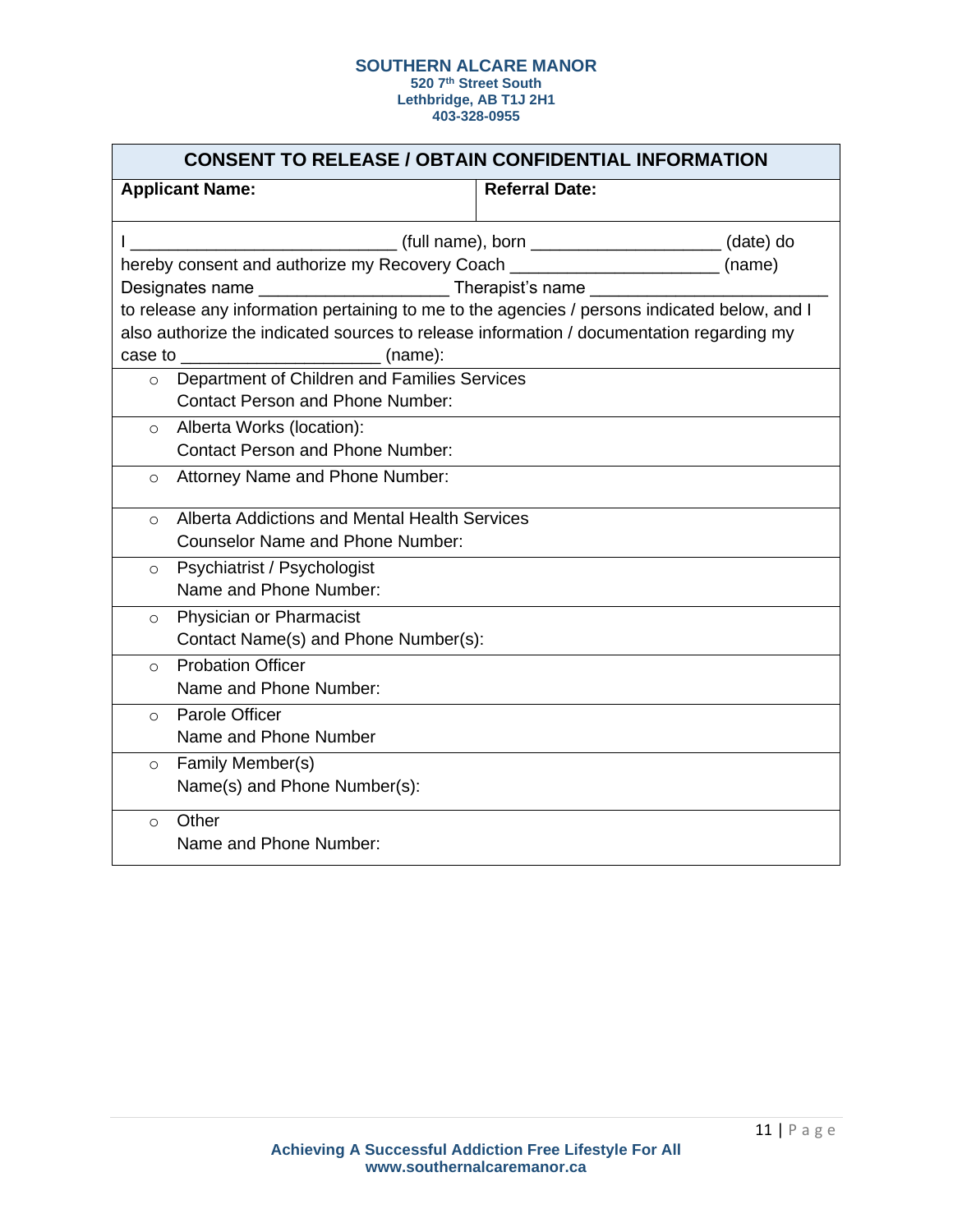| <b>CONSENT TO RELEASE / OBTAIN CONFIDENTIAL INFORMATION CONTINUED</b>                                                                                                                                                                                               |                       |  |  |  |
|---------------------------------------------------------------------------------------------------------------------------------------------------------------------------------------------------------------------------------------------------------------------|-----------------------|--|--|--|
| <b>Applicant Name:</b>                                                                                                                                                                                                                                              | <b>Referral Date:</b> |  |  |  |
| Listing of specific information which may be disclosed in exceptional cases:<br>(check all that apply):                                                                                                                                                             |                       |  |  |  |
| <b>Pharmacist's Name:</b><br>$\circ$                                                                                                                                                                                                                                |                       |  |  |  |
| Location<br>$\circ$                                                                                                                                                                                                                                                 |                       |  |  |  |
| What information can be released?                                                                                                                                                                                                                                   |                       |  |  |  |
| Therapy<br>$\circ$                                                                                                                                                                                                                                                  |                       |  |  |  |
| Dose<br>$\circ$                                                                                                                                                                                                                                                     |                       |  |  |  |
| Duration<br>$\circ$                                                                                                                                                                                                                                                 |                       |  |  |  |
| Netcare drug level results<br>$\circ$                                                                                                                                                                                                                               |                       |  |  |  |
| Discussions regarding changes in medication time and dosage<br>$\circ$                                                                                                                                                                                              |                       |  |  |  |
| <b>Psychiatric Assessment</b><br>$\circ$                                                                                                                                                                                                                            |                       |  |  |  |
| Information necessary for the processing and payment of program billing<br>$\circ$                                                                                                                                                                                  |                       |  |  |  |
| Other<br>$\Omega$                                                                                                                                                                                                                                                   |                       |  |  |  |
| A listing of why this information is needed $-$ e.g., for the following purposes:                                                                                                                                                                                   |                       |  |  |  |
| (Check all that apply)<br>Provide ongoing treatment / continuing care<br>$\circ$                                                                                                                                                                                    |                       |  |  |  |
| Obtain insurance / employment / government benefits<br>$\circ$                                                                                                                                                                                                      |                       |  |  |  |
| Coordinate services with authorized agencies<br>$\circ$                                                                                                                                                                                                             |                       |  |  |  |
| Coordinate program intervention efforts with my family / significant other/concerned<br>$\circ$<br>person                                                                                                                                                           |                       |  |  |  |
| The duration of this authorization is until:<br>Six months from the date of my case's discharge from the program<br>$\circ$<br>Resolution of billing for program services<br>$\circ$<br>Other:<br>$\circ$                                                           |                       |  |  |  |
| I understand that I may revoke this consent by notifying the facility in writing, except to the<br>extent that information has already been released to the identified party. A photocopy of this<br>authorization is considered as valid as the original document. |                       |  |  |  |
| <b>Applicant Signature:</b>                                                                                                                                                                                                                                         | Date:                 |  |  |  |
| <b>Witness Signature:</b>                                                                                                                                                                                                                                           | Date:                 |  |  |  |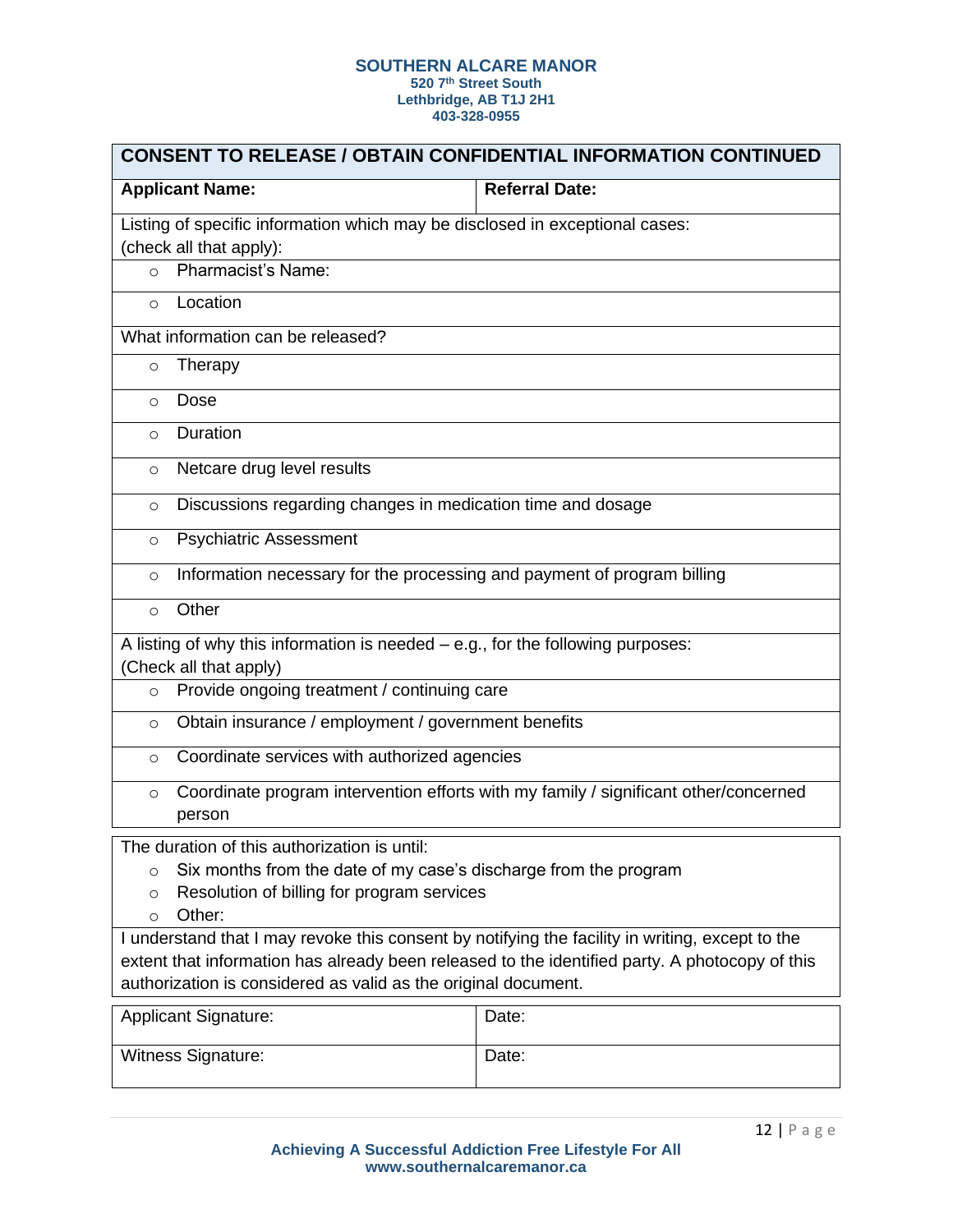# **INFORMED CONSENT FOR SERVICES**

*Purpose: For you to understand the process and nature of our treatment program, as well as the associated risks and benefits, so you can make an informed decision about whether or not to participate.*

Moving into a residential treatment center is not an easy transition for anyone seeking to recover from addiction. Engaging in recovery services takes a lot of courage and allows you to discover much about yourself and your behaviors. This may be your first experience, and it is essential for you to understand what treatment is about. Please read through the attached materials carefully and bring up any questions that you have so that we can discuss them. We will ask that you sign this consent form once we have discussed it so that we will have in our records that you have read and had the opportunity to discuss the information with Southern Alcare Manor (SAM) staff.

### **SAM Philosophy and Services**

Southern Alcare Manor is a 3<sup>rd</sup> Stage model of treatment and is based upon abstinence from using addictive substances and materials. Our program is designed to consist of mandatory attendance at group sessions during the daytime and some evenings, continued support in transitioning back into society through obtaining/returning to work or education and finding suitable housing and services to aid daily living.

While a resident of SAM you will be assigned a Recovery Coach. This staff member will be available to help you in navigating your way through the maze of services available in the community. Your Recovery Coach will help you determine your recovery plan and lead your progress reviews to keep you focused on your goals and lifestyle commitments.

You will also be assigned a therapist who will assist you with any mental health concerns and provide professional help in accomplishing any desired changes you would like to make in your life. Your wishes and goals will be considered because the philosophy of SAM also includes the concept of "meeting you where you are at" and helping you get to where you would like to be as you exchange old patterns for new ones. Our staff communicate to other services available including, but not limited to psychiatrists, medical providers, pharmacies, therapy specialists, etc. We work hard to ensure you become connected with any needed services.

## **Treatment Risks and Benefits**

Recovery Treatment is different than just going to a self-help meeting. Our services have specific goals, set largely by you, and though our services may be supportive they will also challenge you. Sometimes you might feel annoyed, tired or upset following a group session, or in having to participate in house chores. This can happen as you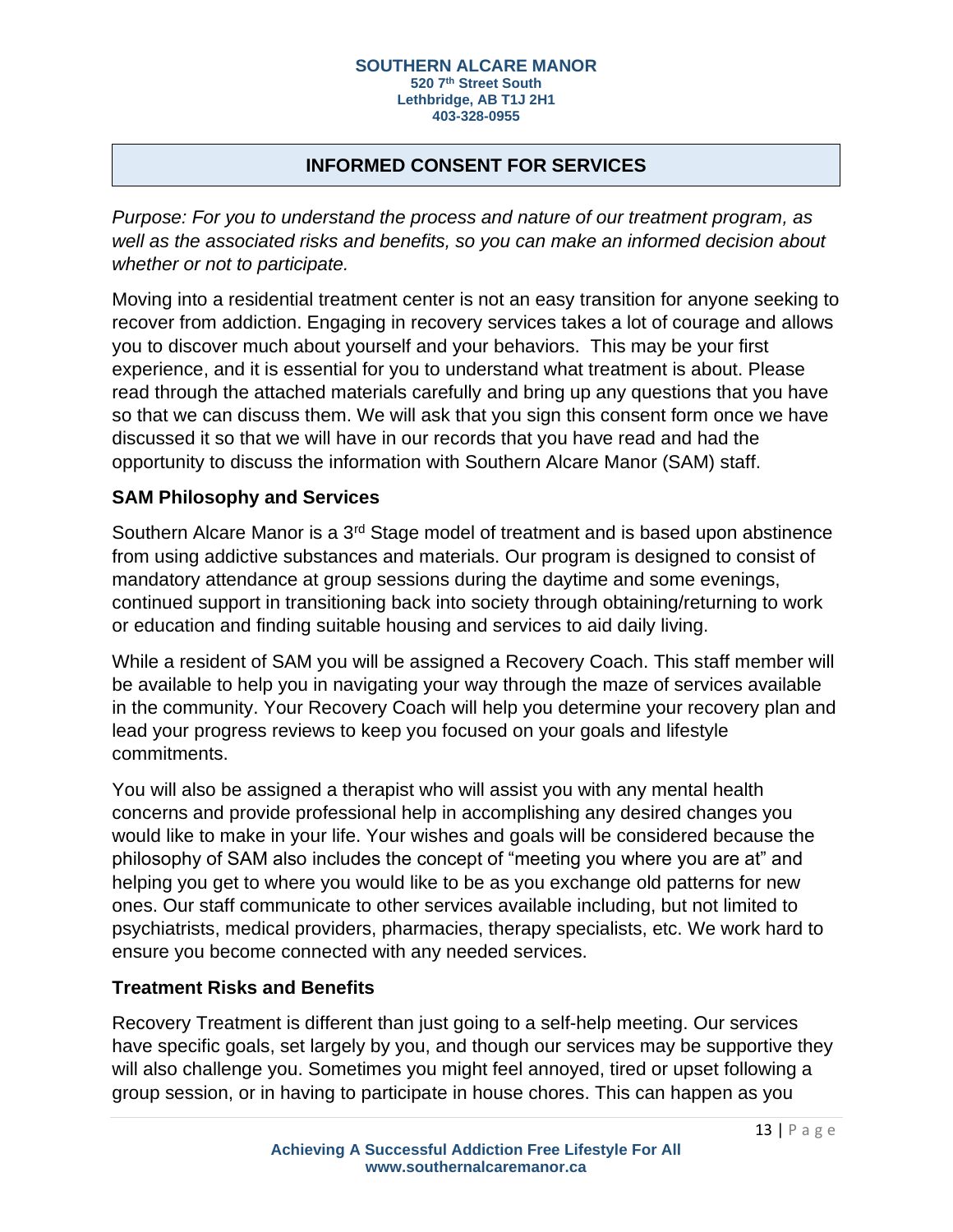incorporate new ways of living and thinking and filling blocks of time formerly filled by substance-seeking behaviors. You will also be living in a communal setting with other adults as roommates, or dinner mates in the dining room, or sharing a television in the evening with others who don't have your same tastes and preferences. As you progress through your time in our program and accumulate clean days you will experience changes in your beliefs and activities or relationships that may have unexpected results. Usually, these changes are very positive in the long-term, but it may be difficult to experience them as they are occurring.

You may be exposed to specific psycho-educational groups and ideas that are new to you. If you have any questions about these things it is important that you ask them. It is also important for you to know that you have the right to terminate your participation in our program at any time. Our program is safe, with doors that lock and prevent the outside influences from getting in. These doors are not locked to keep you in. You may leave the program at any time and attend alternative programs or attempt to recover on your own. There are similar programs in Medicine Hat, Calgary, Red Deer, Edmonton, and in other communities throughout the province. There is also a Detoxification Centre in the Chinook Regional Hospital, one in Fort McLeod, a  $2<sup>nd</sup>$  Stage recovery center east of Lethbridge, and a supervised consumption site in the city. There are also various services in Lethbridge that offer services you may access on your own. Feel free to ask for referral information.

# **Program Costs**

The only things one needs to pay for individually include toiletries, tobacco, towels, and outside entertainment. We prefer those personal belongings be kept to a minimum. A good quality pillow may also be useful if one has preferences.

## **Conflict of Interests**

SAM staff have limits on the types of interactions they may have with residents; professional boundaries must be maintained. Staff will not pursue relationships with residents other than those required in the provision of services. Staff will not give legal, medical, financial or other professional advice. Staff will not have romantic, friendship, or sexual relations with clients. Staff will neither give nor accept gifts from residents. Staff will not attend personal parties or other events sponsored by residents or their families and friends.

It is important for residents to feel safe while at SAM. If there is a perceived conflict with staff, or the assigned Recovery Coach or therapist, you have a right to request a change, or even a referral to another agency.

It is also important for staff to feel safe in their work, and their concerns will be considered if they should begin to feel uncomfortable in caring for you.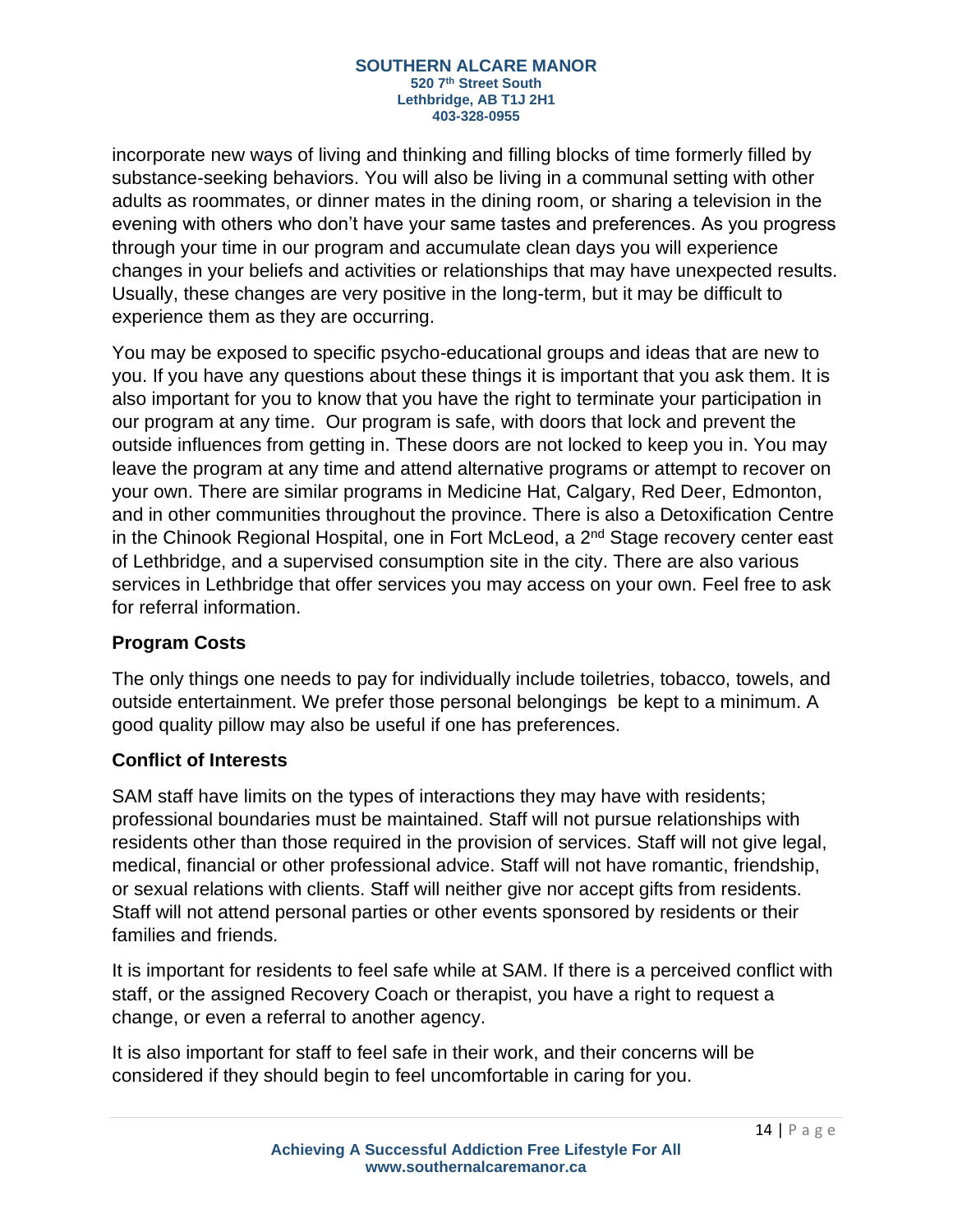This can occur if their personal values, experiences, or reactions interfere with their ability to provide you with the best care possible.

It is very important that everyone realize this is a residential program, where adults from disparate backgrounds live and work. Procedures will be enacted to ensure the safety of all involved. Incompatibilities will be dealt with in the least restrictive way possible.

# **APPLICANT INFORMED CONSENT FOR SERVICES**

- I have read the Informed Consent for Services document, had enough time to consider it carefully, asked any questions that I need to, and understand it.
- I understand that I will be assessed for progress at intervals.
- I understand the SAM philosophy of working with me where I am.
- I understand the SAM philosophy of abstinence.
- I understand the benefits and risks of participating in this program.
- I understand that my behaviors must be compatible to the program and cooperative in nature.
- I understand that any conflicts with Staff or other residents will be investigated and dealt with in the least restrictive way.
- I understand that there are alternate services available to me.
- I understand that I may be referred to appropriate services.
- I agree to participate in the recovery program offered at Southern Alcare Manor.

| <b>Applicant Name:</b>                                                                                                                                                                                                                                                                                        | Signature: |  |
|---------------------------------------------------------------------------------------------------------------------------------------------------------------------------------------------------------------------------------------------------------------------------------------------------------------|------------|--|
|                                                                                                                                                                                                                                                                                                               | Date:      |  |
|                                                                                                                                                                                                                                                                                                               |            |  |
| have discussed the issues within this consent with the<br>above applicant. My observations of this person's behavior and responses indicate that this<br>person understands the philosophy and provisions of the treatment offered as set out above<br>and is competent to give informed and willing consent. |            |  |
| <b>Staff Name:</b>                                                                                                                                                                                                                                                                                            | Signature: |  |
|                                                                                                                                                                                                                                                                                                               | Date:      |  |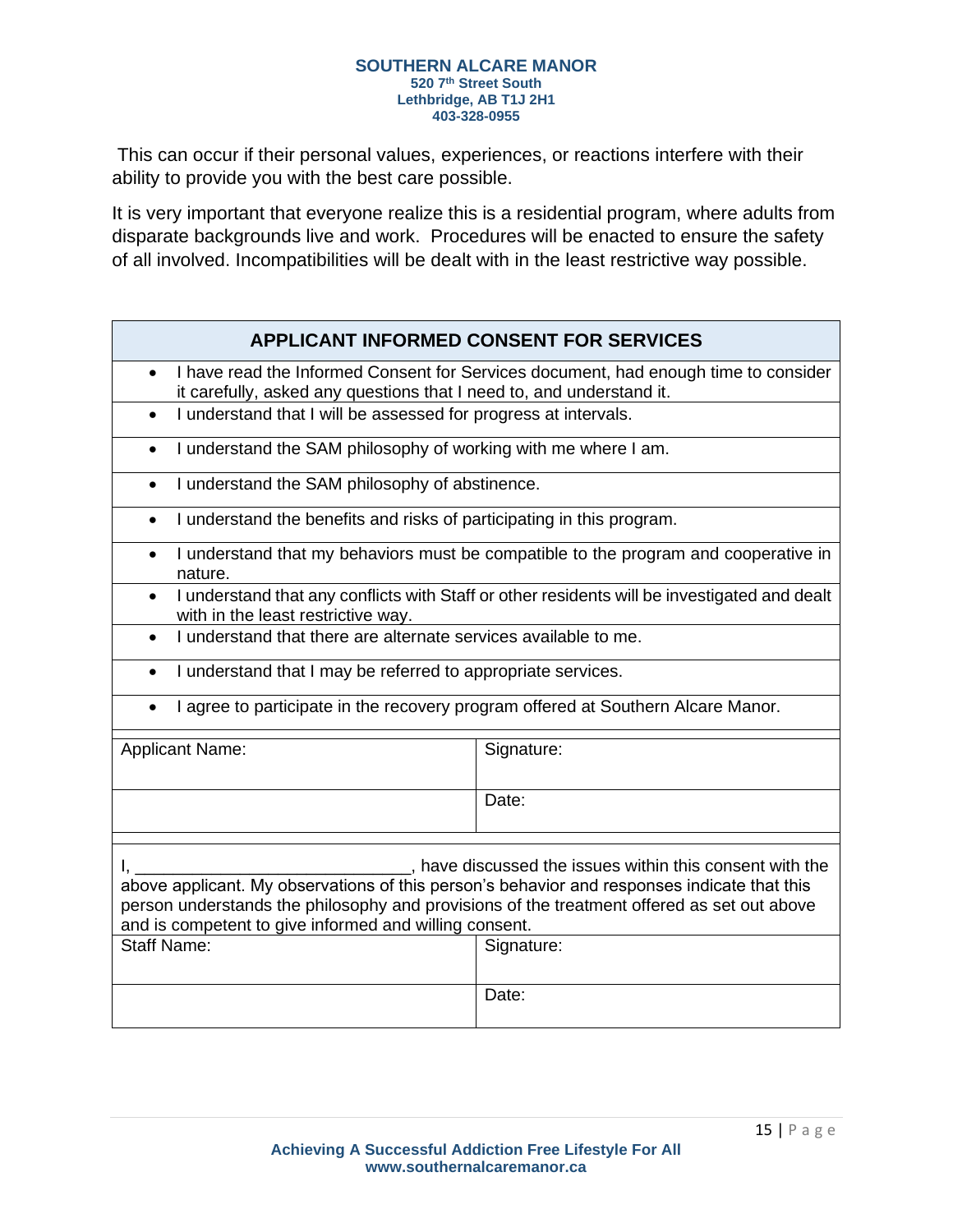**403-328-0955**

# **PARTICIPANT AGREEMENT**

I Letter that while I am in the program at Southern in the program at Southern Alcare Manor I understand:

- I will treat others with respect and dignity without discrimination.
- I will honor the privacy and right to confidentiality of others.
- that if I relapse I will be suspended immediately. My time to appeal this decision is within 3 business days.
- That if I am suspected of substance abuse, gambling or participating in any criminal activity. I have the right to appeal this decision within 3 business days.
- I may be suspended following a review of the situation.
- That I will give full disclosure of all criminal charges or court ordered conditions or any gang affiliation prior to being accepted at Southern Alcare Manor.

I agree to participate in the following activities upon arrival at Southern Alcare Manor:

- medication review including handing in all medications to the program staff,
- urine sample and breathalyzer if requested,
- review of your personal belongings in your presence,
- program orientation with staff.

| <b>Applicant Name:</b> | Signature:           |
|------------------------|----------------------|
|                        |                      |
|                        |                      |
|                        | Date:                |
|                        |                      |
|                        |                      |
|                        |                      |
| Witness                | Witness's Signature: |
|                        |                      |
|                        |                      |
|                        |                      |
|                        | Date:                |
|                        |                      |
|                        |                      |
|                        |                      |